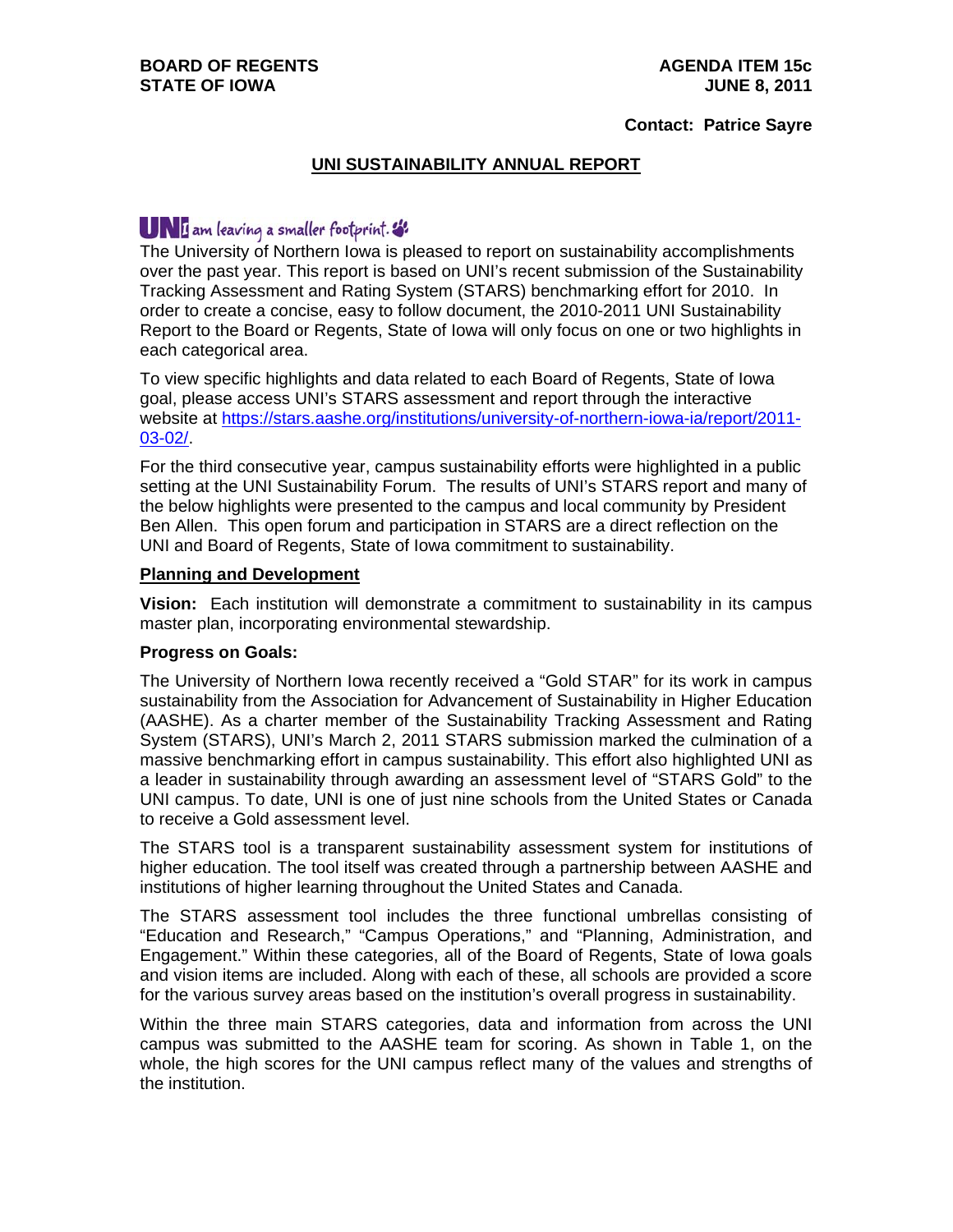# **BOARD OF REGENTS AGENDA ITEM 15c STATE OF IOWA** PAGE 2

The high scores in Education and Research are indicative of the commitment that UNI has demonstrated to the culture of sustainability and conservation for the last century starting with offering one of the first two collegiate-level conservation courses in the nation in 1915. This dedication was reflected in this category, as the overall score for UNI was 77.88 out of 100. This score is the third highest of any institution to submit for ranking as of May 4, 2011. Specific highlights related to this are included on page six within the category "Sustainability in the Curriculum."

The area of Campus Operations is the area of most opportunity for improvement for the UNI campus. The fact that this score is 35.18 out of 100 is influenced primarily by two factors. First, UNI only recently initiated the process of LEED building construction and renovation on campus. Two current capital projects, Sabin Hall, a 55,733 sq. ft building renovation and Panther Village, a 99,905 sq. ft new construction, serve as the first two LEED building projects on campus. Second, renewable energy sources were not heavily utilized to operate campus buildings until the last year. These two factors have domino impacts causing other scores in this category to be negatively impacted.

Finally, in the area of Planning Administration and Engagement, UNI also has an outstanding score. As of May 4, 2011 UNI's score in this area was noted as the  $5<sup>th</sup>$  highest of any school to submit for ranking. The scores in this category reflect UNI's commitment to planning for a sustainable future and ensuring that these plans are made into reality.

| Table 1.                                         |               |
|--------------------------------------------------|---------------|
| <b>Summary of Results</b>                        |               |
| Score 66.63/100                                  |               |
| Rating: Gold                                     |               |
| <b>Education &amp; Research</b>                  | 77.88%        |
| <b>Co-Curricular Education</b>                   | 17.25 / 18.00 |
| Curriculum                                       | 34.40 / 55.00 |
| Research                                         | 26.23 / 27.00 |
| <b>Operations</b>                                | 35.18%        |
| <b>Buildings</b>                                 | 3.46 / 13.00  |
| Climate                                          | 1.75/16.50    |
| <b>Dining Services</b>                           | 4.50 / 8.25   |
| Energy                                           | 2.90 / 16.50  |
| Grounds                                          | 3.00 / 3.25   |
| Purchasing                                       | 4.81 / 7.50   |
| Transportation                                   | 5.62 / 12.00  |
| Waste                                            | 6.30 / 12.50  |
| Water                                            | 2.75/10.25    |
| <b>Planning, Administration &amp; Engagement</b> | 74.84%        |
| Coordination and Planning                        | 18.00 / 18.00 |
| Diversity and Affordability                      | 13.75 / 13.75 |
| <b>Human Resources</b>                           | 19.75 / 19.75 |
| Investment                                       | 0.25 / 16.75  |
| <b>Public Engagement</b>                         | 23.09 / 31.75 |
| <b>Innovation</b>                                | 100%          |
| Innovation                                       | 4.00 / 4.00   |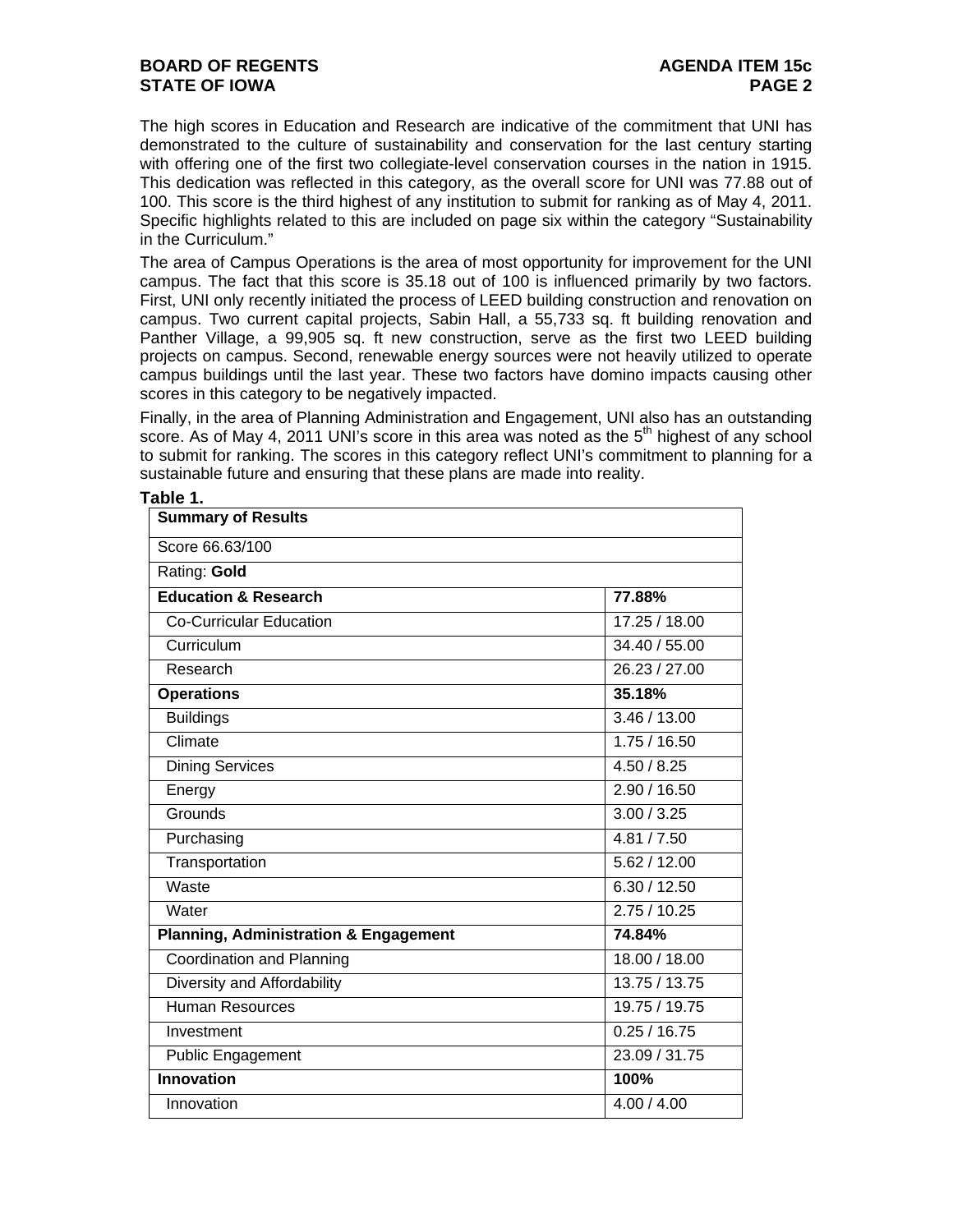# **Purchasing**

**Vision:** Each institution shall adopt a campus-wide environmentally preferable purchasing plan that is consistent with best practices in higher education. These policies will increase the purchase of products with a reduced environmental impact, while balancing the purchase decision with fiscal responsibilities.

### **Progress on Goals:**

In order to provide accurate reporting in accordance with UNI's STARS benchmarking efforts, an assessment of purchasing patterns across campus was conducted. This process included items such as paper and computers, but also spilled over into food purchases for our dining centers and campus markets.

- *Computer Purchasing –* EPEAT® is the registry system for greener electronics. Products registered in EPEAT® must meet 23 required environmental performance criteria. They are then rated Gold, Silver or Bronze based on the percentage of 28 optional criteria. Over the last year at UNI, 92.2% of the computer purchases have gone toward machines registered as EPEAT® Silver or higher. Moreover, 90.7% of computer expenditures have been on EPEAT® Gold units.
- *Green Cleaning –* The University of Northern Iowa has entered into a joint purchasing agreement with the University of Iowa for Green Cleaning Products. Over the first six months of this contract an expenditure breakdown reflects 43% of cleaning products purchased as being Green Seal, EcoLogo, or EPA Compliant.
- *Office Paper –* All office paper purchased at the University of Northern is through a joint bid with the University of Iowa. During the last year all purchases made through this purchasing contract were a minimum 30% post consumer recycled content.
- *Food Purchasing –* During the past year 50% of all food expenditures of food served in UNI Dining facilities was locally purchased or produced.

### **Energy and Climate**

**Vision:** Institutions shall commit to pursuing climate neutral operations through energy efficiency, conservation, on-site generation and strategic procurement of clean and renewable energy.

### **Progress on Goals:**

Many departments at UNI have been leaders in helping the institution strive toward meeting energy and climate goals. Included in that list are the efforts of faculty and students within the College of Natural Sciences.

 $\checkmark$  During the past year, Industrial Technology faculty and students worked with UNI Facilities Services to design and install a hybrid power station on south campus. The 12 kilowatt station harnesses two complementary renewable energy sources, utilizing both solar and wind power. The project is not only estimated to save energy equivalent to 11 MWh annually, but it also will reduce nearly 16,000 pounds of  $CO<sub>2</sub>$ each year. Additionally this project has incorporated educational outcomes and community outreach by providing a hands-on remote laboratory application through a dynamic website and promotes Science Technology Engineering Mathematics (STEM) Education at UNI.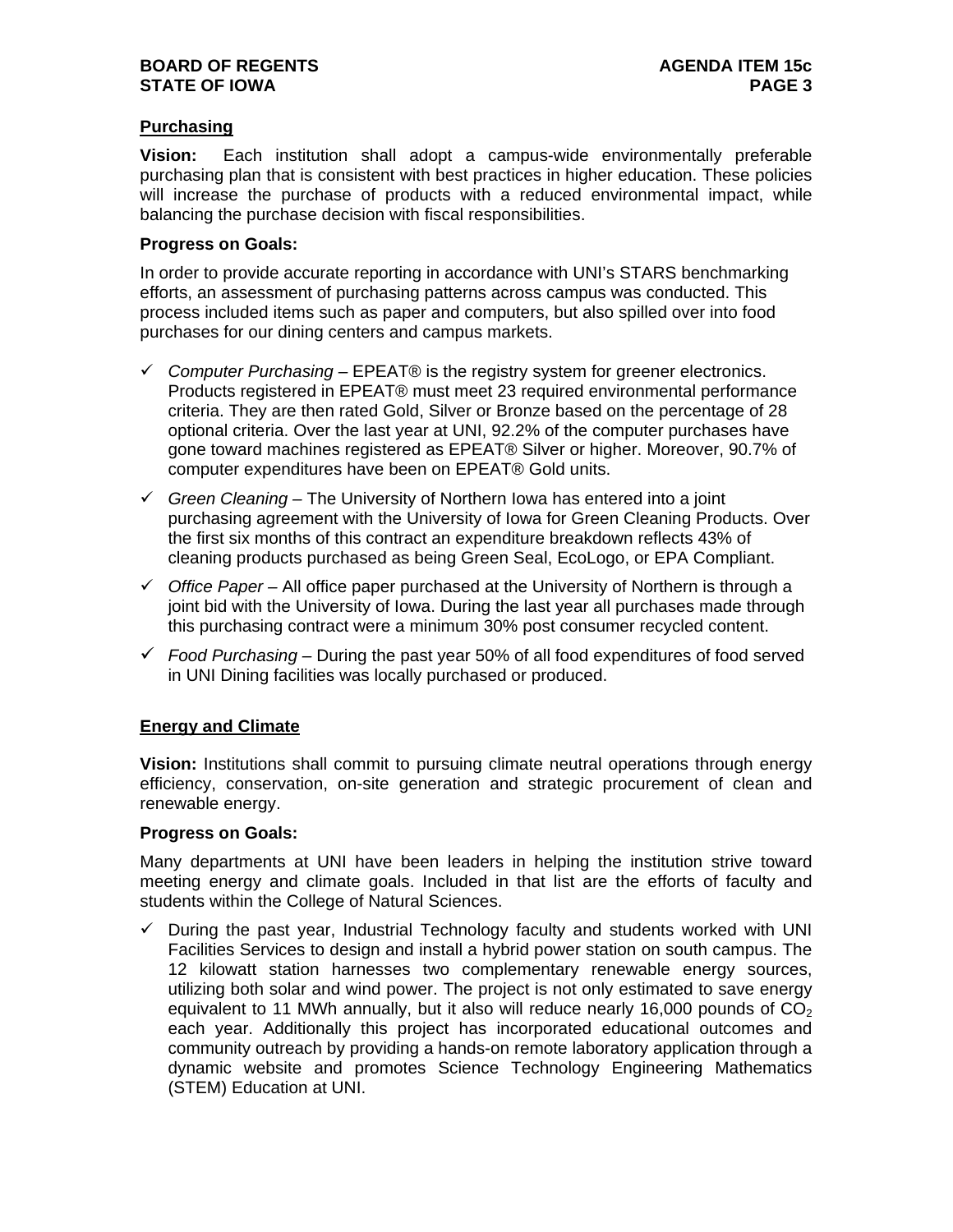# **BOARD OF REGENTS AGENDA ITEM 15c STATE OF IOWA** PAGE 4

 $\checkmark$  Another project that has involved UNI faculty and students making a difference in Energy and Climate includes joint work between the Physics and Chemistry Departments. Through a grant from the Iowa Office of Energy Independence, these two departments are working toward creation of novel hydrogen storage materials for hydrogen fuel cell applications. Because of the success of this work, in April UNI student, Adam O'Shea, was selected to participate in the "Posters on the Hill" conference. This experience allowed him to meet with senators and representatives from across the country to discuss the potential impact of this research on developing future technologies related to alternative energy. This cutting edge work allows UNI to create new tools of today to address the problems of tomorrow.

# **Materials and Recycling**

**Vision:** Regent institutions shall reduce the volume of materials and resources consumed, and reuse or recycle resources and materials whenever possible, with the long-term objective of contributing to the development of a waste-free society.

Over the last year, a number of highlights have occurred related to materials and recycling on the UNI campus. Significant progress in waste diversion has occurred through move out programs like Panther Pickup and the elimination of printed course catalogs starting with the 2010 academic year. However, probably the most impressive single program recently evolved within the UNI Department of Residence (DOR).

During the fall of 2009, student employees for the Recycling and Reuse Technology Transfer Center (RRTTC) partnered with numerous campus organizations to implement a pilot program in Rider Hall, the Rider Recycling Revolution. The premise of the project was to provide each individual dorm room with a recycling bin to make recycling more convenient. The recycling program was proven effective. In the first semester of the project, recycling in Rider Hall increased 210% from the previous semester's average. The RRTTC won the distinction of "Best School Recycling Program" in 2010 from the Iowa Recycling Association for this innovative project.

As a result of the success of the pilot program, the UNI DOR implemented a similar program across all of the halls on campus as well as in their dining facilities. The expanded program has had tremendous results. In total, 4,400 residents on campus now have easy access full service recycling. Department wide, recycling increased over 300% in residence halls in the last year. Taking into account the current weights measured from recycling materials in all 10 residence halls, the UNI DOR diverted more than 80,000 pounds of paper, cardboard, plastic, glass and tin from the landfill during the academic year. This equates to an average of nearly 20 pounds of recycling for every student in the residence halls.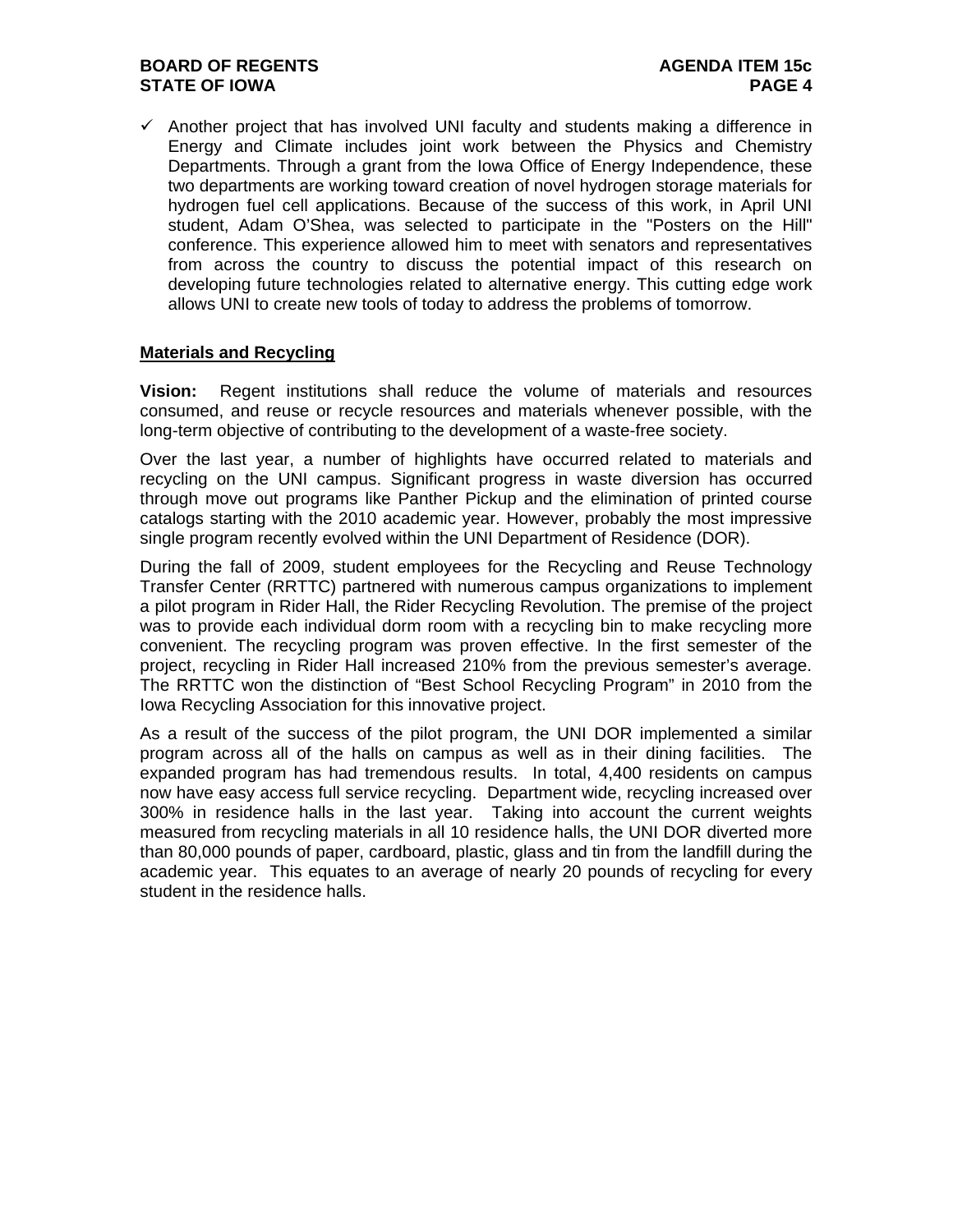# **Transportation**

**Vision:** Regent institutions shall develop transportation strategies that increase fuel efficiency and reduce fuel use, air pollution and carbon dioxide emissions while providing opportunities for alternative transportation including bicycle and pedestrian infrastructure.

### **Progress on Goals:**

On August 27, 2010, UNI dedicated the Multimodal Transportation Center (MTC). This center ties together several modes of transportation and is a collaboration between UNI, the City of Cedar Falls, the City of Waterloo and the Metropolitan Transit Authority. The facility is a stop for three separate public transit systems, provides easy access to the area bike trails, and supplies needed additional parking for the campus community and visitors. The MTC also supports UNI's ongoing commitment to sustainable practices by reducing vehicular traffic around campus.

As with many projects, the MTC addressed more than one set of Regents sustainability goals. In addition to the many benefits related to transportation, 960 crystalline photovoltaic panels produce 215 watts each to a total of twenty 10kW inverters. This is equivalent to powering approximately 75 to 100 average homes. The energy produced, working in conjunction with the building's geothermal heating system, supplies all the energy needed for the building, making it a net-zero building, one of Iowa's first. Surplus power from the PV panels is fed back into UNI's electrical grid for use by other campus buildings. As shown in Figure 1, within the facility, a real time meter showing how much energy is currently being produced and used, as well as the facilities total production to date is prominently displayed.

#### **Figure 1.**

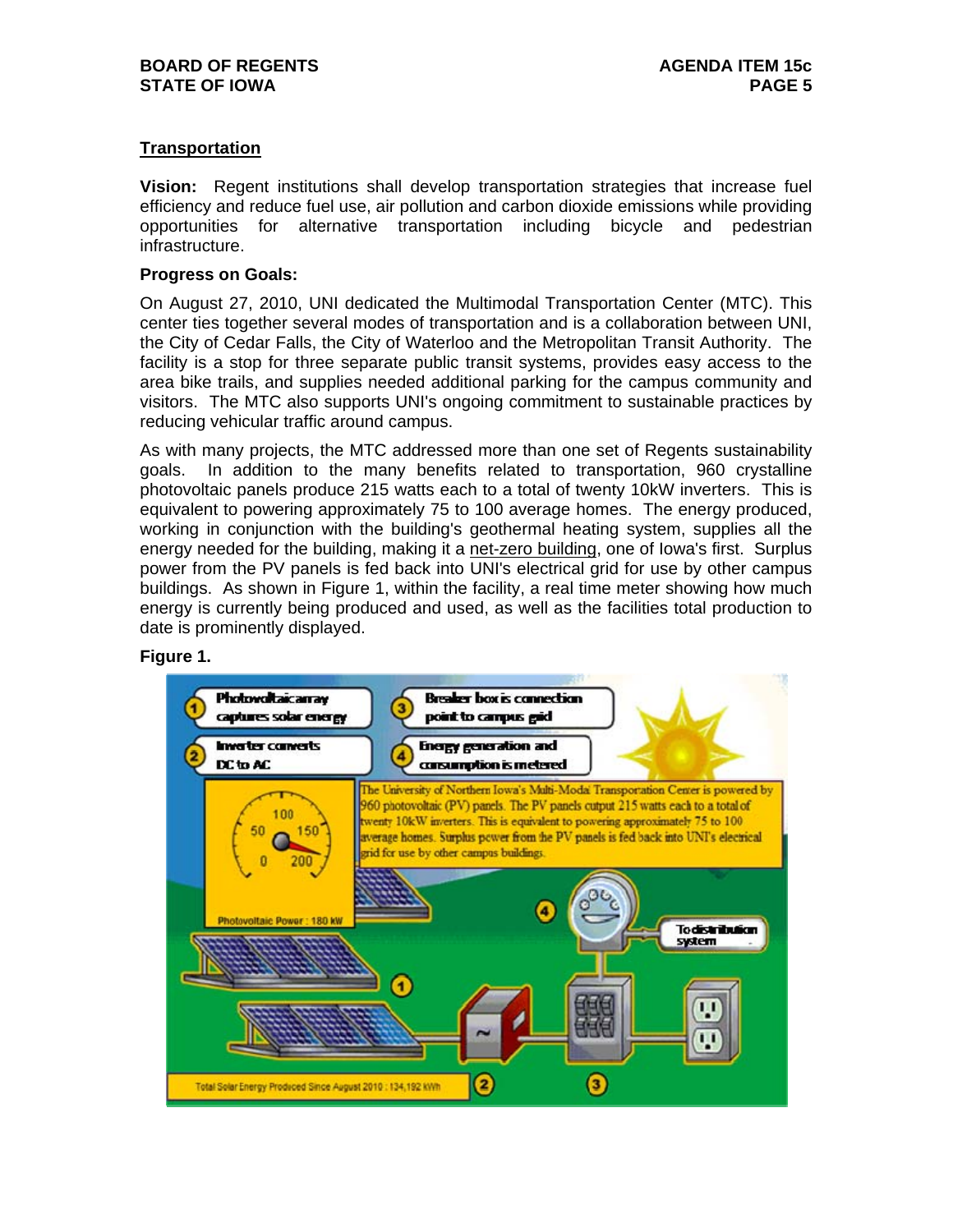# **Water and Landscape**

**Vision:** Regent institutions shall pursue water saving and efficiency measures, including collection technologies and re-use mechanisms.

### **Progress on Goals:**

 $\checkmark$  In the fall of 2010, the U.S. Environmental Protection Agency developed a pilot program within EPA's educational branch. Each EPA region was assigned a team of OnCampus EcoAmbassadors. Students from across the nation interviewed, but only 26 students were chosen for an assignment in the program. EPA Region 7, which includes Iowa, Missouri, Kansas and Nebraska, was represented by three students from the University of Northern Iowa. These students acted as ambassadors for all institutions of higher learning in the Midwest EPA Region.

As OnCampus EcoAmbassadors, the students partnered with UNI's Facilities Services to implement membership in EPA's voluntary Pesticide Environmental Stewardship Program (PESP) program. PESP promotes the adoption of innovative, alternative pest control practices such as Integrated Pest Management (IPM). Over the course of spring semester in 2011, the UNI EcoAmbassadors worked with UNI Facilities Services staff to document the current practices employed on campus and determine areas that could eliminate inefficiencies. These students then authored a comprehensive IPM plan for the UNI campus. This plan was not only a benefit to the UNI campus to make operations more transparent, but in April 2011 this plan also received a Bronze award from the EPA for outstanding IPM. The students involved in this project were recently given the opportunity to travel to Washington, D.C. to meet with EPA administration, including EPA Administrator, Lisa Jackson to highlight this extraordinary work.

 $\checkmark$  Additionally, the City of Cedar Falls and UNI have partnered on a venture resulting in a wetland demonstration area adjacent to campus. The project has environmental benefits and offers educational opportunities, while increasing the ever growing amount of native landscapes visible at UNI. ecently, UNI was awarded the 2011 Partnership Award at the Cedar Valley Business and Industry Appreciation Awards.

### **Sustainability in the Curriculum**

## **Public Universities**

**Vision:** Regent institutions will pursue a sustainable future through the curriculum by:

- o Providing educational opportunities for students to facilitate their acquisition of the knowledge, skills, and collaborative work ethic necessary to engage effectively in public discourse and policy debate and in other hands-on problem-solving in matters relating to environmental, social, and economic sustainability;
- o Providing educational programs that prepare students for sustainability-related careers (e.g. in wind power and other green industries, biobased energy and other biobased products, governmental organizations, international economic or policy organizations, non-governmental organizations, farmers, researchers, engineers, writers, or teachers);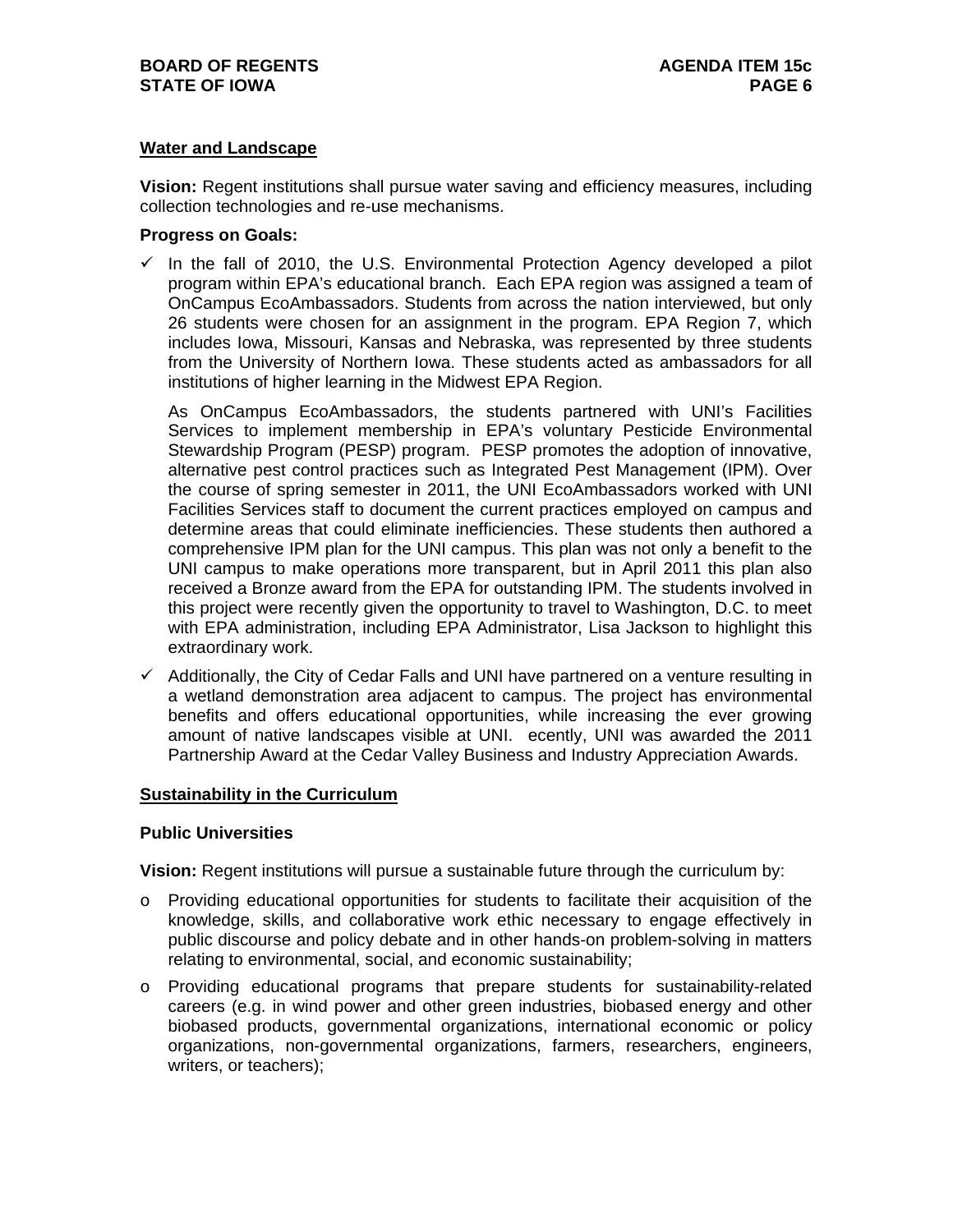# **BOARD OF REGENTS AGENERAL LIGHT AGENDA ITEM 15c STATE OF IOWA** PAGE 7

- o Providing opportunities for students to participate in sustainability-related research, the "greening" of campus infrastructure, civic engagement, and internships;
- o Exposing students to ideas and issues related to a sustainable, balanced, and ethical future for the planet and its inhabitants, including (1) the dynamics of biological population growth and decline in the natural world, predator-prey models, overexploitation of natural resources, and energy balances; (2) how human behavior affects the natural world and the ability of earth to sustain life; and (3) the stochastic interplay of human and natural factors in determining the long-run population growth path for human and non-human species; and
- $\circ$  Helping students understand how to make informed rational decisions as consumers, workers, resource owners, and citizens electing government officials by taking into account the effects of human actions on human welfare in this and future generations.
- o Helping students think in terms of economic, social, political, and environmental sustainability, as well as environmental health.

### **Progress on Goals:**

Sustainability in Education and Research is one of the three overarching categories in STARS. In order to have a fully up to date report, a number of surveys were developed to determine the campus wide extent of sustainability in the academic experience of students. The surveys resulted in UNI being noted as a leader in the arena of sustainability in Education and Research on campus. Some of the highlights are listed below.

- $\checkmark$  From 2008-2011 the UNI course catalog listed 45 sustainability-focused and 149 sustainability-related courses out of the 2,667 total course offerings
- $\checkmark$  During the same period, 27 out of 34 academic departments offered at least one course with a sustainability theme
- $\checkmark$  78% of UNI graduates experienced learning outcomes related to sustainability
- $\checkmark$  A number of academic programs offer sustainability immersive experiences
- $\checkmark$  UNI conducted a sustainability literacy assessment of undergraduate students in 2010
- $\checkmark$  Dr. Carl Bollwinkel, professor in UNI's Center for Energy and Environmental Education received the 2010 Aldo Leopold Environmental Education Award. This award was presented jointly by the Iowa Association of Naturalists and Iowa Conservation Education Council
- $\checkmark$  UNI was awarded the opportunity to host the 2011 World Championship of Intercollegiate Solar Boating
- $\checkmark$  Dr. William Stigliani, professor in UNI's Center for Energy and Environmental Education finished his term on the Iowa Climate Change Advisory Council
- $\checkmark$  UNI hosted the 22nd North American Prairie Conference
- $\checkmark$  Fifty faculty members at UNI conduct research related to sustainability
- $\checkmark$  During the past year, 17 out of 26 academic departments that conduct research have at least one faculty member working on sustainability related research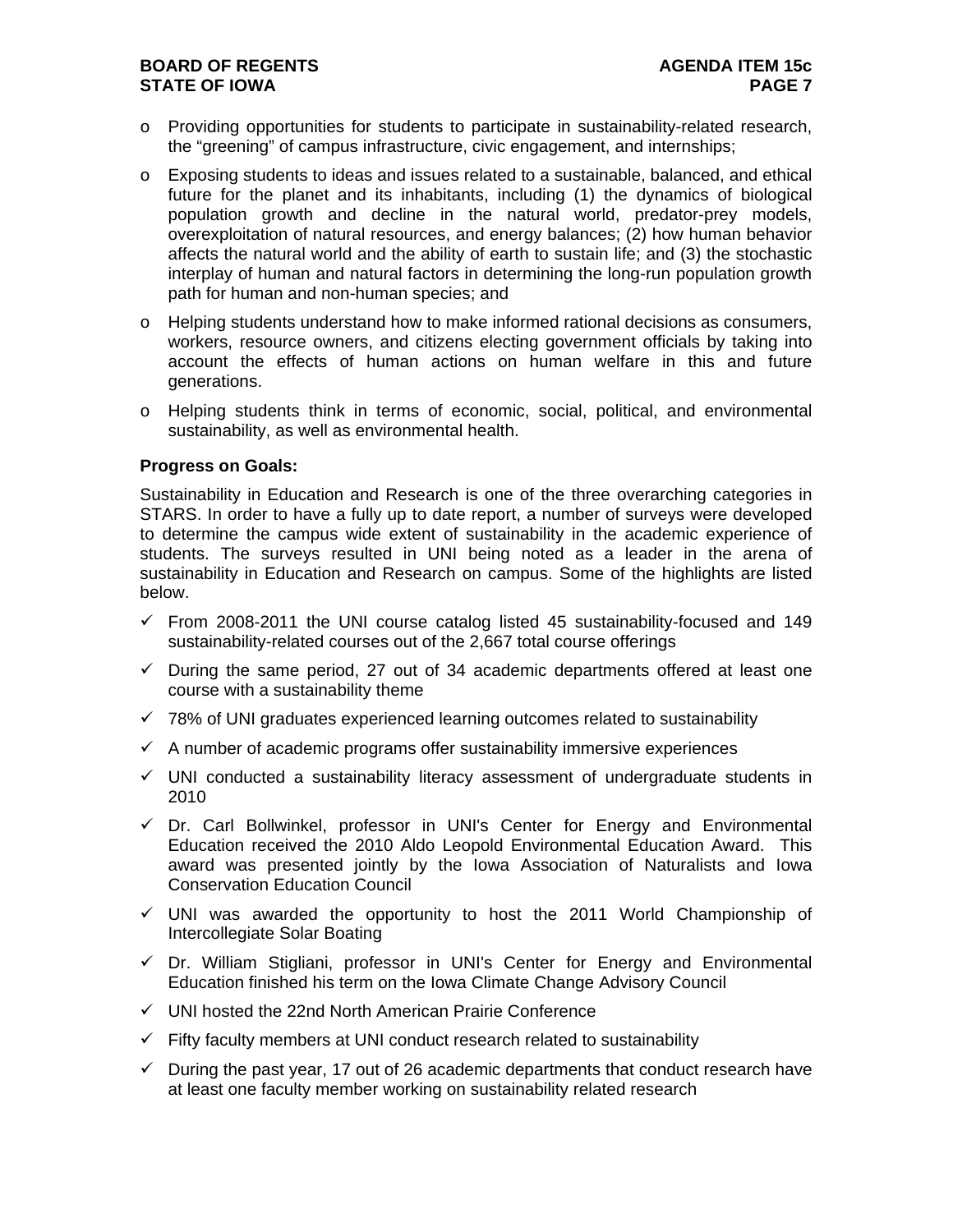# **BOARD OF REGENTS AGENERAL LIGHT AGENDA ITEM 15c STATE OF IOWA** PAGE 8

 $\checkmark$  Twenty-one academic departments give positive recognition to interdisciplinary research during the tenure and promotion process.

The Office of the Executive Vice President and Provost has supported the UNI Faculty Leadership in Sustainability Education Program comprised of a core group of 26 UNI tenured or tenure-track faculty. Because disciplines taught in UNI's four Colleges are all relevant to a holistic understanding of sustainability, all faculty were invited to apply. The program is guided by the highly successful Ponderosa/Piedmont model. This model, endorsed by AASHE, has helped more than 250 faculties across the U.S. to take steps toward curriculum innovation in their universities and colleges.

# **Sustainability in Economic Development/Research/Outreach:**

**Vision**: To pursue a sustainable future through economic research development and outreach by:

- o Becoming a world leader in research related to the strengths of the three public universities.
- o Helping Iowa businesses understand challenges and opportunities of a carbonlimited world.
- o Developing and improving alternative energy sources.
- o Serving as models and consultants to local, state, regional, national, and international industries, governments, and communities in issues related to sustainability.
- o Developing public policy and practices for sustainable agriculture, community education for a sustainable lifestyle, sustainable tourism, solutions to problems of solid waste, reduction of pollution in metal casting, bioremediation of hydrocarbon contaminated soils, understanding ground water and surface water contamination, use of embedded sensors and software for systems control, use of geographic information systems to assess water quality and ecological damage, environmental threats to public health, and multimedia to communicate findings of sustainability research to the public.

### **Progress on Goals:**

Each of the last three years the University of Northern Iowa has hosted a public forum on sustainability on campus. The 2011 event, held prior to Earth Day, was used as a vehicle to communicate our progress toward a sustainable campus with the UNI and Cedar Valley community. Over 500 people attended the daylong festivities, including 150 participants in facilitated visioning discussions focused on five topics of interest to UNI students, faculty, and staff. The event also highlighted the outstanding work by groups and individuals on campus, including:

- $\checkmark$  Paul Meyermann, Assistant Director, Operations Planning Stormwater and landscape management with dedication to fostering development of partnerships.
- $\checkmark$  Dr. Reg Pecen, Professor and EET Program Coordinator in Industrial Technology Dedication to students and commitment to integrating concepts of sustainability within the classroom.
- $\checkmark$  UNI Department of Residence Outstanding commitment to sustainability in everyday operations.
- $\checkmark$  Amy Buckendahl, Caitlin Rafferty and Paul Davis Student interns for the U.S. Environmental Protection Agency on the UNI campus.